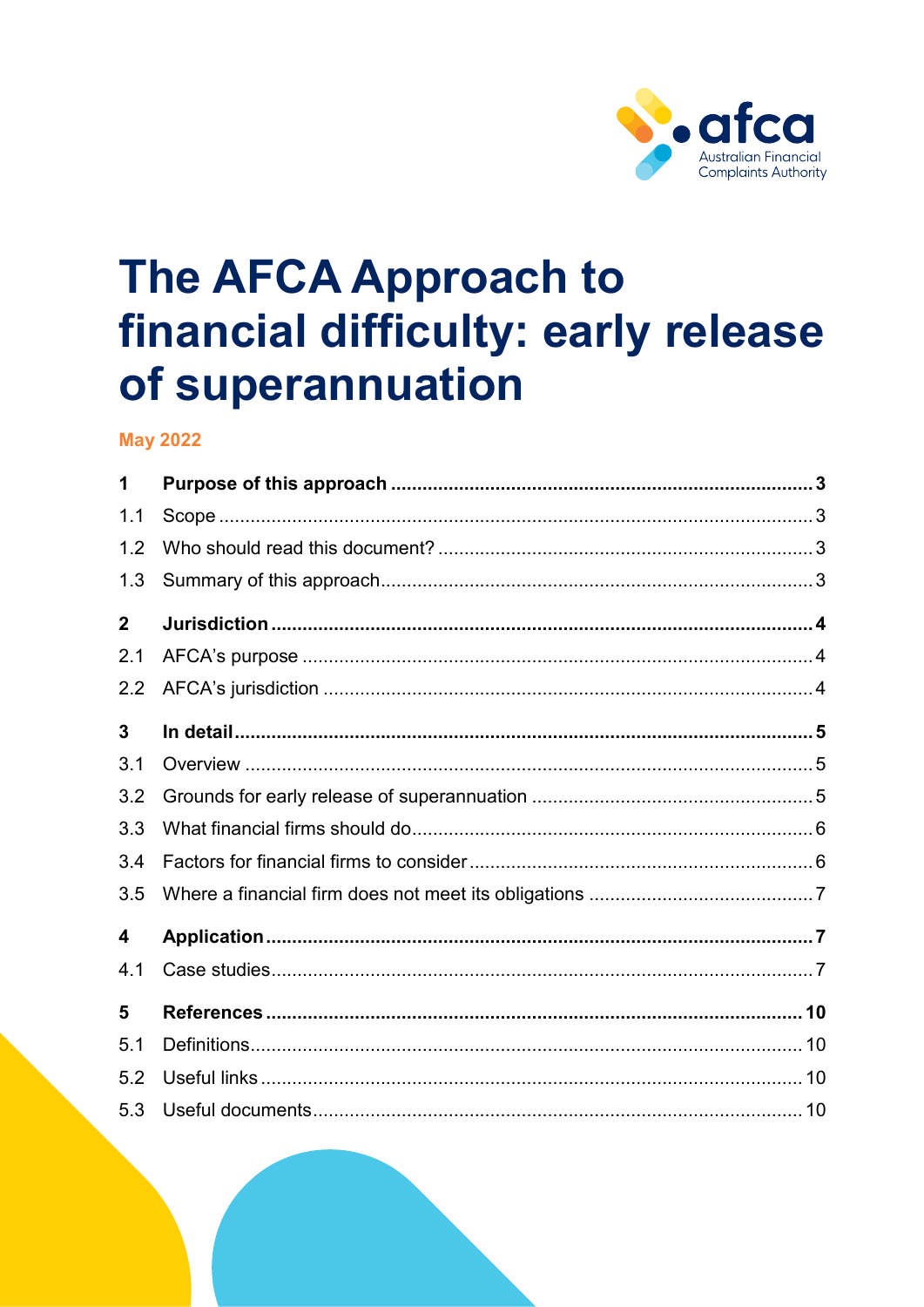We have created a series of AFCA Approach documents, such as this one, to help consumers and financial firms better understand how we reach decisions about key issues.

These documents explain the way we approach some common issues and complaint types that we see at AFCA. However, it is important to understand that each complaint that comes to us is unique, so this information is a guide only. No determination (decision) can be seen as a precedent for future cases, and no AFCA Approach document can cover everything you might want to know about key issues.

The AFCA Approach to financial difference of superancial differences of  $\mathcal{L}_1$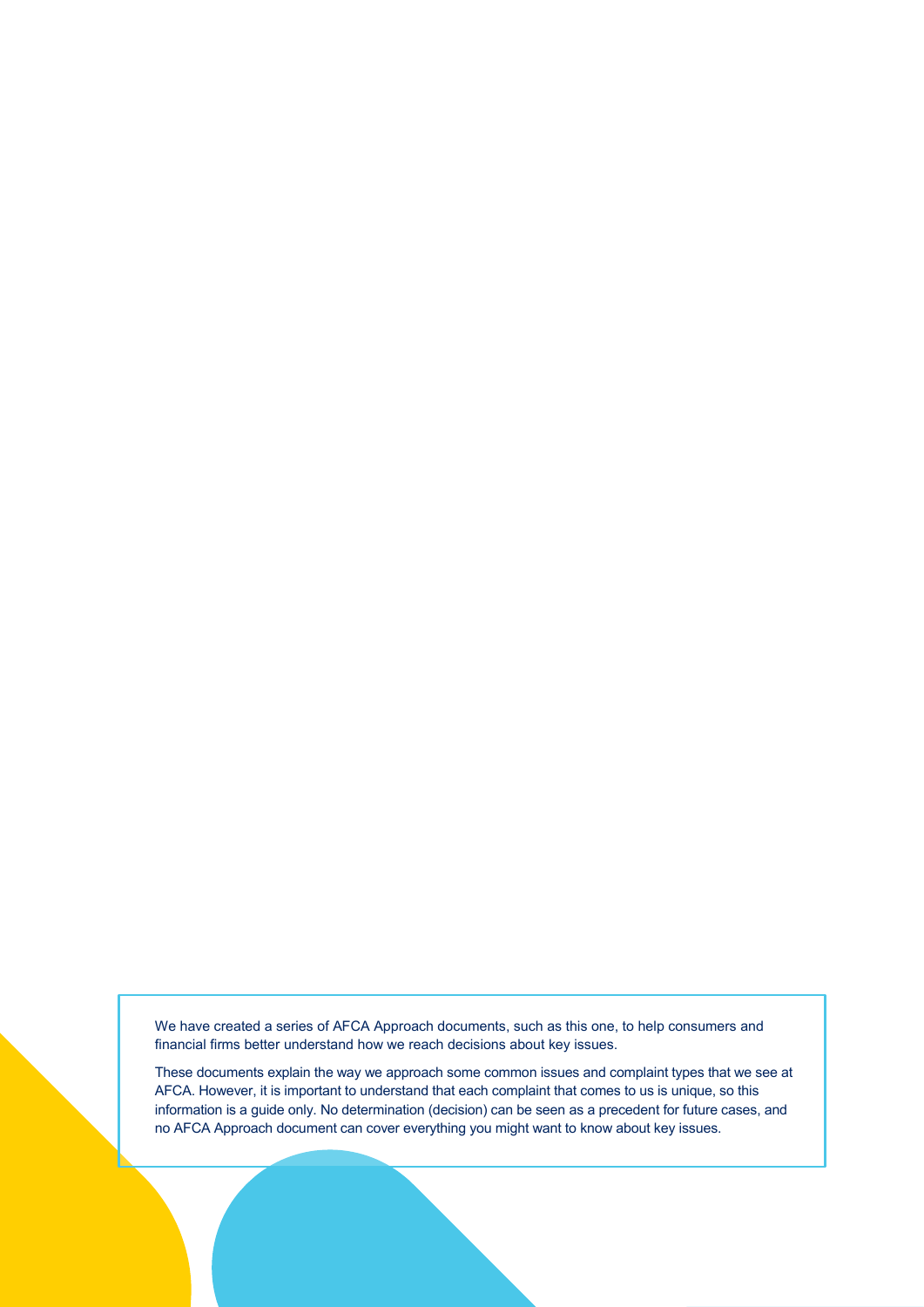# <span id="page-2-0"></span>1 Purpose of this approach

#### <span id="page-2-1"></span>**1.1 Scope**

The purpose of AFCA's approach documents is to explain how we look at common issues and complaint types. This approach outlines how AFCA considers complaints about the early release of superannuation when consumers are experiencing financial difficulty.

This approach is consistent with AFCA's obligation to deal with complaints in a cooperative, efficient and timely way, and to make decisions that are fair in all the circumstances. It is important to understand that each complaint that comes to us has a unique set of facts and this information is a guide only.

#### <span id="page-2-2"></span>**1.2 Who should read this document?**

This document is intended to assist:

- financial firms, consumers and consumer representatives who have a complaint involving an application for early release of superannuation
- anyone else who wants to understand how AFCA approaches this issue.

#### <span id="page-2-3"></span>**1.3 Summary of this approach**

AFCA sometimes receives complaints in which consumers experiencing financial difficulty seek early release of their superannuation. This document relates to a financial firm's obligations when considering a request to support an early release of superannuation.

A consumer may ask their financial firm to support the release of superannuation by providing a letter for the Australian Taxation Office (ATO) that meets certain criteria (see below).

When deciding whether to support the release, a financial firm should:

- treat it as a request for financial difficulty assistance
- consider the request consistent with its financial difficulty obligations and assessment processes.

This may identify alternative options for the financial firm to help a consumer in financial difficulty.

This approach document explains the matters AFCA will consider when we make a decision on complaints about early release of superannuation.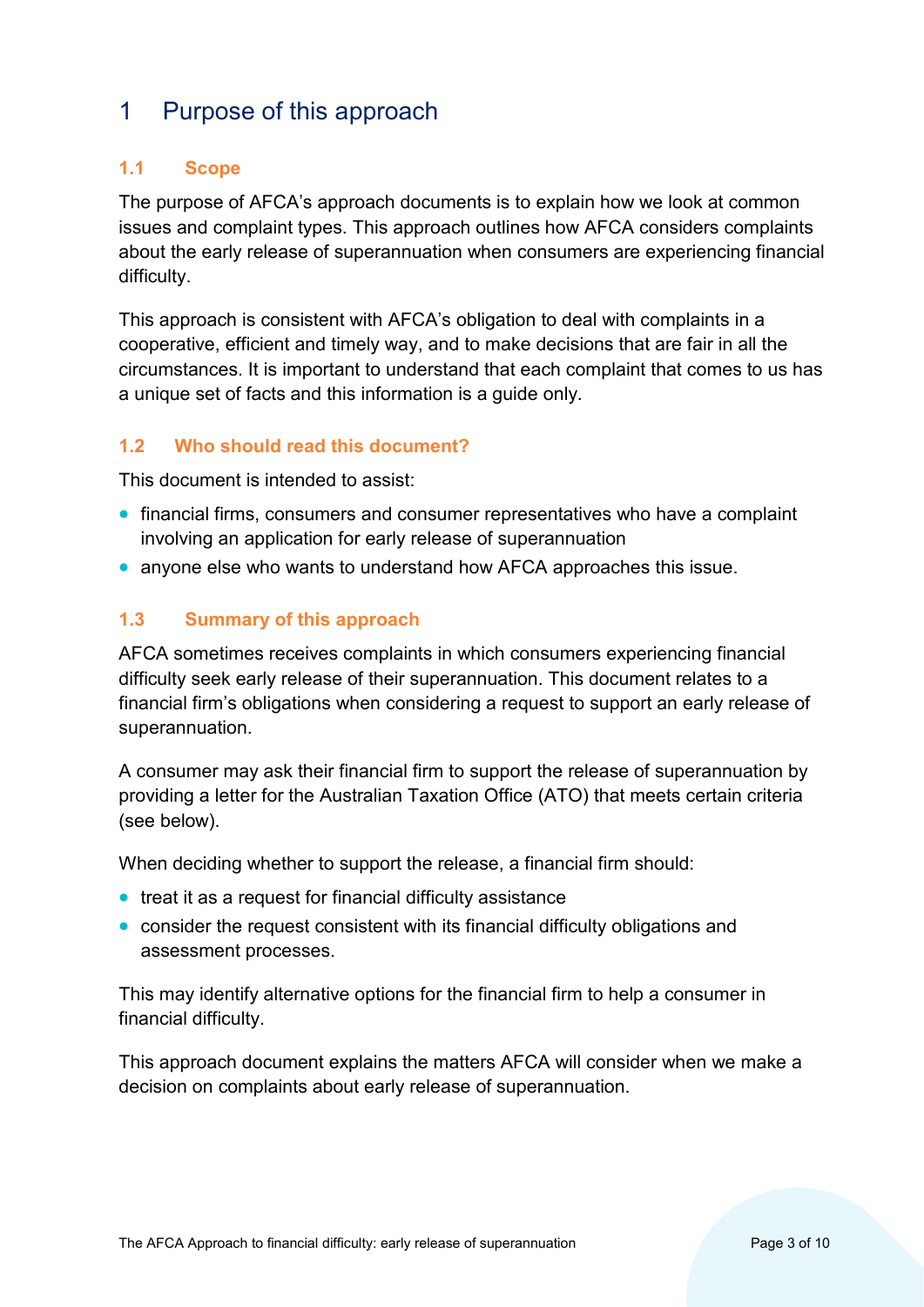# <span id="page-3-0"></span>2 Jurisdiction

## <span id="page-3-1"></span>**2.1 AFCA's purpose**

AFCA is the independent external dispute resolution (**EDR**) scheme for the financial services sector. AFCA's purpose is to provide fair, independent and effective solutions for financial disputes. We do this by providing fair dispute resolution services. We also work with financial firms to improve their processes and standards of service to minimise future complaints. In addition to resolving financial complaints, AFCA identifies, resolves and reports on systemic issues and serious contraventions of the law.

# <span id="page-3-2"></span>**2.2 AFCA's jurisdiction**

AFCA can consider complaints against financial firms that are members of AFCA.

When a complaint is not resolved by agreement, negotiation or conciliation, we make a decision. Our decision reflects what is fair in all the circumstances having regard to legal principles, applicable industry codes or guidance, good industry practice and previous decisions of AFCA or predecessor schemes (which are not binding).[1](#page-3-3) 

When assessing conduct of a financial firm, we have regard to the law, codes, and standards of industry practice that were in place at the time of the conduct.

We may decide that a financial firm must compensate a consumer for direct financial loss, indirect financial loss or non-financial loss.<sup>2</sup> We may also decide that a financial firm is required to take, or refrain from taking, particular actions. If a consumer accepts our decision, the financial firm is bound by that decision.[3](#page-3-5)

#### **Fair in all the circumstances**

Our decisions are intended to reflect what is fair in the circumstances of each complaint. This includes providing a fair outcome in cases where we find an error or breach has occurred.

In assessing what is fair, we apply a standard of fairness which focuses on concepts such as fair dealing, fair treatment and fair service. This allows us to assess the conduct of a financial firm over the life cycle of the firm's relationship with its customer.

The primary focus of our investigation is to assess whether the financial firm breached its obligations to the consumer. However, we also consider the conduct of the consumer when determining a fair outcome.

<sup>&</sup>lt;sup>1</sup> See AFCA Rule A.14.2.

<span id="page-3-4"></span><span id="page-3-3"></span><sup>2</sup> See AFCA Rule D.3.

<span id="page-3-5"></span><sup>3</sup> See AFCA Rule A.15.3.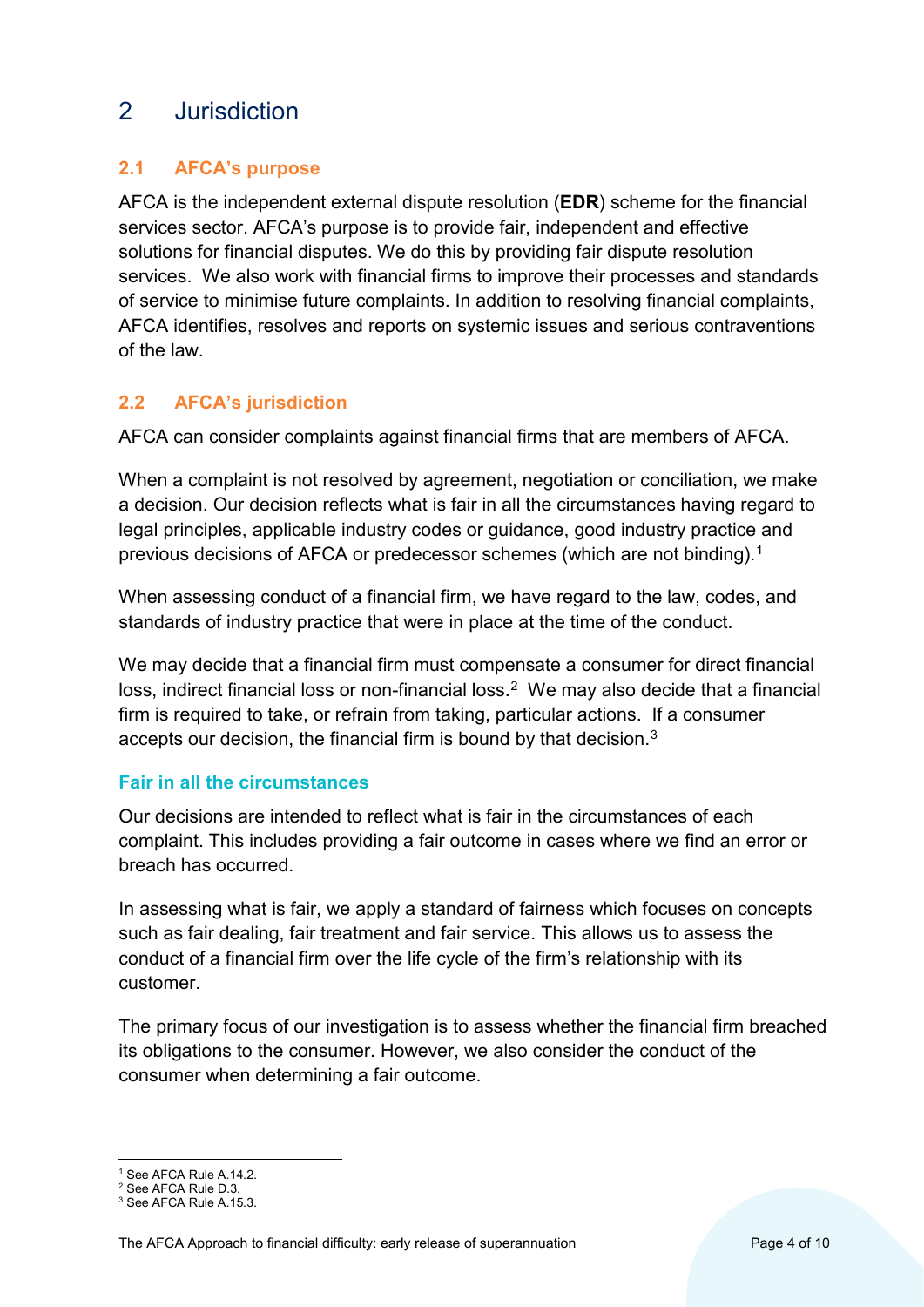# <span id="page-4-0"></span>3 In detail

#### <span id="page-4-1"></span>**3.1 Overview**

Early superannuation release to repay arrears on a loan should be considered only as a last resort. Even though the consumer may have requested a release, there will generally be other ways of better assisting them. Financial firms should ensure that they fully explore all options for assistance with the consumer.

Financial firms are best placed to make an appropriate decision and meet their obligations if the request is considered by staff properly trained in the financial firm's financial difficulty processes and obligations.

In most cases that we have reviewed, we have found that it was not appropriate for the financial firm to support a release because better alternatives for providing assistance were available, or it was unlikely that a release would help the consumer overcome their difficulty. In almost all instances where a financial firm declined to support a release, we found that decision was appropriate.

#### <span id="page-4-2"></span>**3.2 Grounds for early release of superannuation**

There are limited circumstances in which a person may apply for their superannuation to be released early to help meet their loan obligations. These are:

- severe financial hardship
- compassionate grounds of mortgage assistance.

#### **Severe financial hardship**

A person who has received an eligible government support payment continuously for 26 weeks may be entitled to an early release of superannuation on the grounds of severe financial hardship. On this basis, a person may access up to \$10,000 in any twelve-month period. To do so, they must apply directly to their superannuation fund. The payment can be used for any purpose and the financial firm's support is not required.

#### **Compassionate grounds – mortgage arrears**

A person can apply for early release of superannuation on specific compassionate grounds. One of these is payment of mortgage arrears to prevent the person losing their home. This process is administered by the ATO.

A person applying to the ATO for payment of mortgage arrears will need to provide a letter from their lender stating:

- a payment of an amount is overdue, and
- if the overdue amount is not paid by the due date, the mortgagee will foreclose or force the sale of the person's home.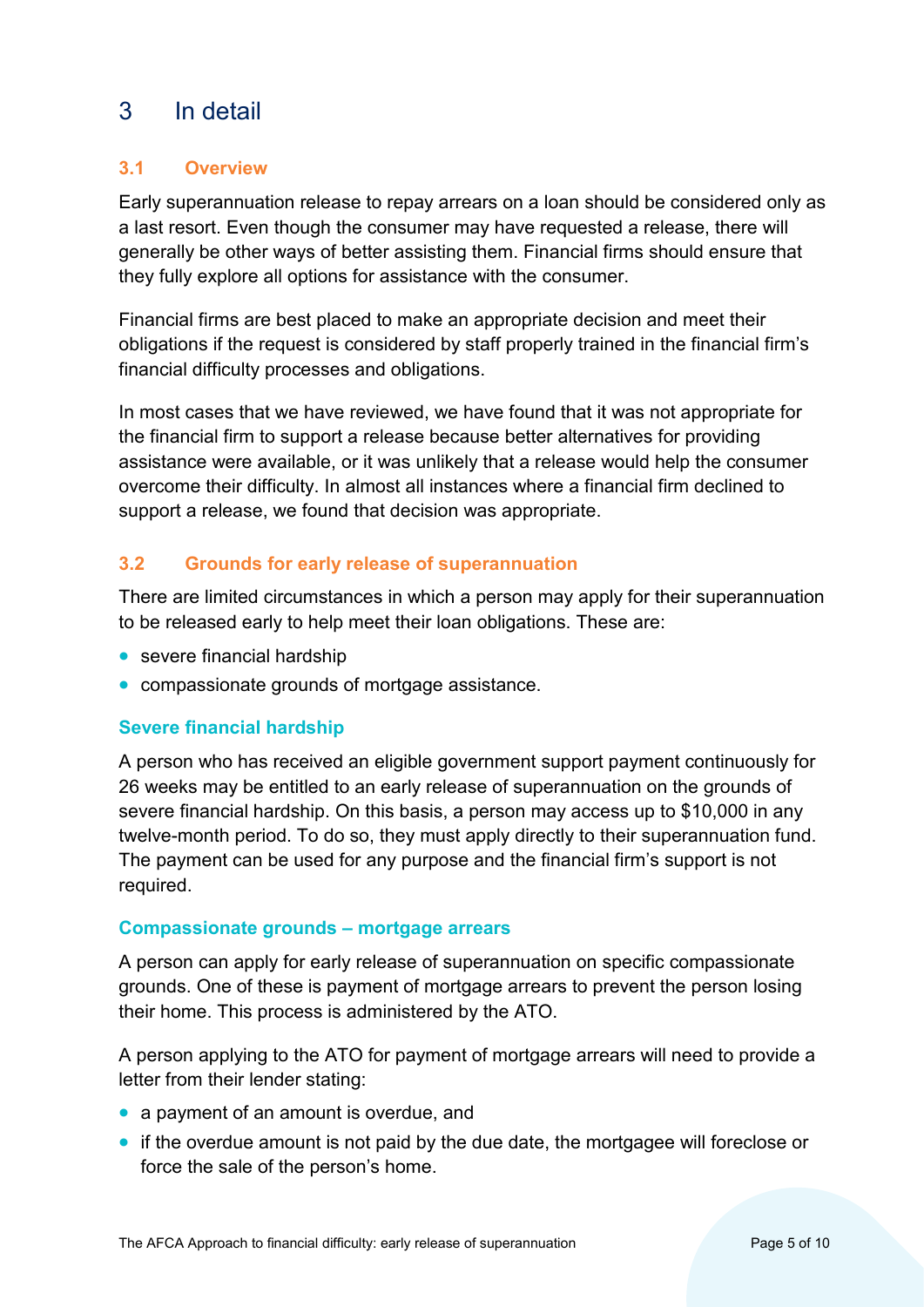The letter from the lender must be no more than 30 days old, and must also include the following information:

- the amount equal to three months' repayments for the loan
- the amount equal to 12 months' interest on the outstanding loan balance.

The maximum amount that can be requested for mortgage release in each 12-month period is the sum of three months of repayments and 12 months' interest on the outstanding loan balance. The amount released will only be the amount necessary to stop foreclosure or forced sale.

There will often be tax implications for a person receiving an early release of superannuation.

#### <span id="page-5-0"></span>**3.3 What financial firms should do**

Financial firms should genuinely consider requests for financial difficulty assistance. Even where a person asks only that the financial firm support their request for early release of superannuation, the financial firm should be willing to consider alternatives. This is because supporting an early release is an option of last resort because of the long-term implications for a person's retirement. In many cases more appropriate options may be available if the customer and the financial firm work together.

To meet its financial difficulty obligations, a financial firm should:

- take appropriate steps to understand the consumer's financial position, and how their position may change in the future
- consider the consumer's request as well as any reasonable alternatives that may help them
- decide what assistance it will provide to help the consumer (this decision should be reasonable and based on legitimate considerations)
- communicate its decision to the consumer and provide reasons if it declines the consumer's request.

# <span id="page-5-1"></span>**3.4 Factors for financial firms to consider**

When considering whether to support a consumer's request for early release of superannuation:

- Financial firms should not insist that a consumer apply for early release of superannuation to repay outstanding arrears.
- Financial firms should explore alternative options with the consumer.
- If it is apparent that the consumer can afford ongoing repayments but cannot clear the arrears on a loan, the financial firm should consider whether it is appropriate to capitalise the arrears. This will resolve the arrears on the loan as well as preserve the person's superannuation balance.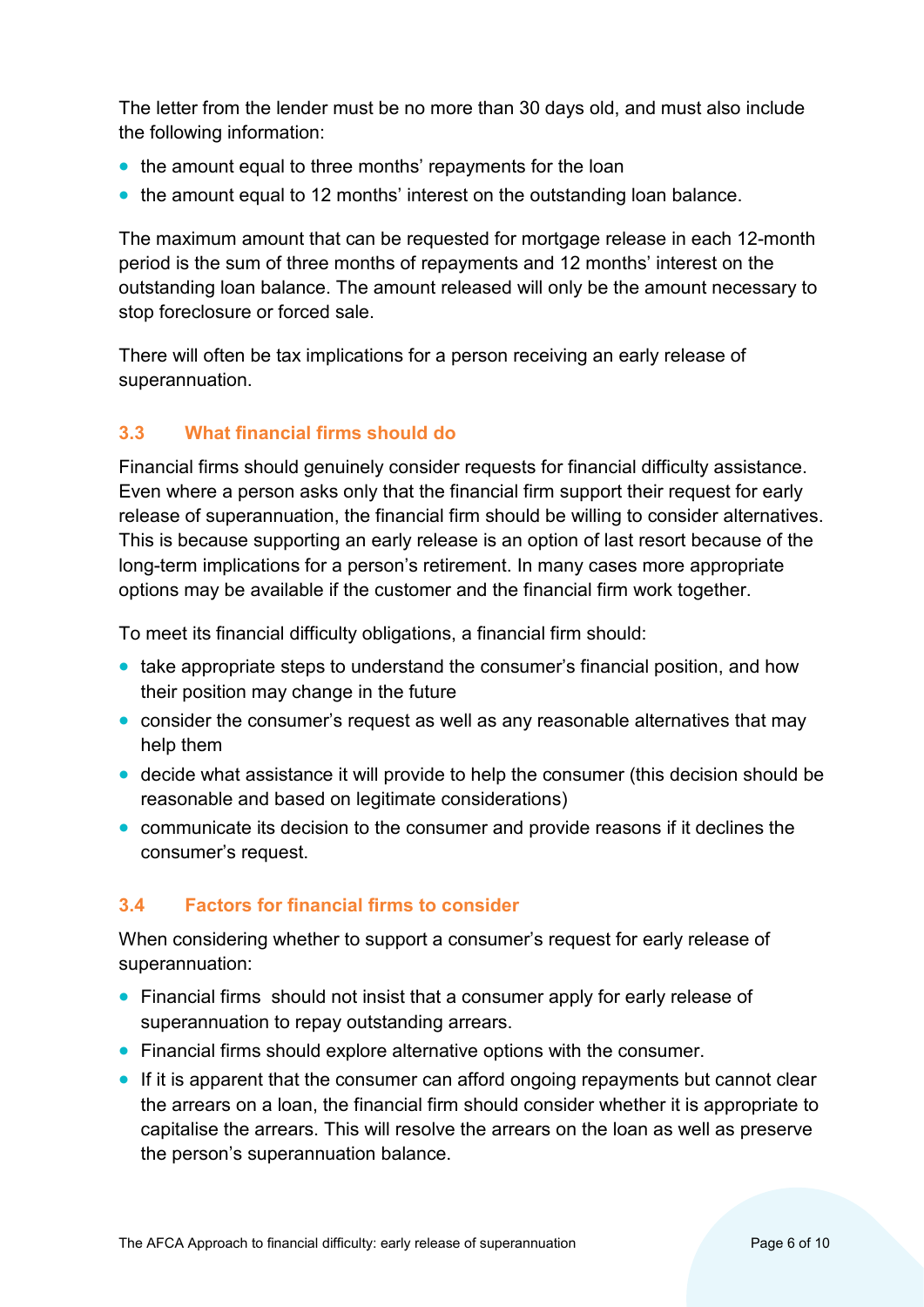- Where it is uncertain whether a consumer may be able to meet their loan obligations, it may be more appropriate for financial firms or to suspend repayments for a reasonable period to allow time for the person's situation to improve.
- If it is clear that the consumer cannot meet their long-term obligations, supporting a superannuation release is unlikely to be appropriate. This is because the release will merely delay inevitable default. The consumer is still likely to lose their home and will also have lost part of their superannuation. In these cases, financial firms should consider alternatives such as offering time to sell the security property.
- Where superannuation releases have been tried in the past and have not helped to relieve the consumer's financial difficulty, financial firms should exercise even greater caution before supporting further applications for early release.

It is never certain that a consumer's application to the ATO will be successful. This means that even when a financial firm decides to support an early release of superannuation, it needs to consider what assistance it can provide if the consumer's application is unsuccessful. This might include offering time to sell the security property.

#### <span id="page-6-0"></span>**3.5 Where a financial firm does not meet its obligations**

Where we consider that a financial firm has not met its obligations, we may award compensation for financial or non-financial loss suffered by the consumer.

If a financial firm has supported an early release of superannuation that we considered inappropriate, we will consider what loss the consumer has suffered as a result. In most cases, the consumer will have obtained the benefit of the funds and will have saved interest and fees on the loan. However, there may also be circumstances where the early release has contributed to the consumer suffering further loss due to remaining in an unaffordable loan for an extended period.

# <span id="page-6-1"></span>4 Application

# <span id="page-6-2"></span>**4.1 Case studies**

The case studies below are based on principles applied in determinations issued by AFCA or its predecessor schemes. While previous determinations (by AFCA or by its predecessor schemes) are not binding precedents, where relevant they will inform AFCA's approach to an issue. Parties have been de-identified to protect their privacy.

#### **Case study 1 – Financial firm inappropriately consents to superannuation release**

Chris had been experiencing difficulty meeting repayments on his home loans. He initially obtained two superannuation releases, with the support of the financial firm. At this stage, it was not clear that the Chris's were long term.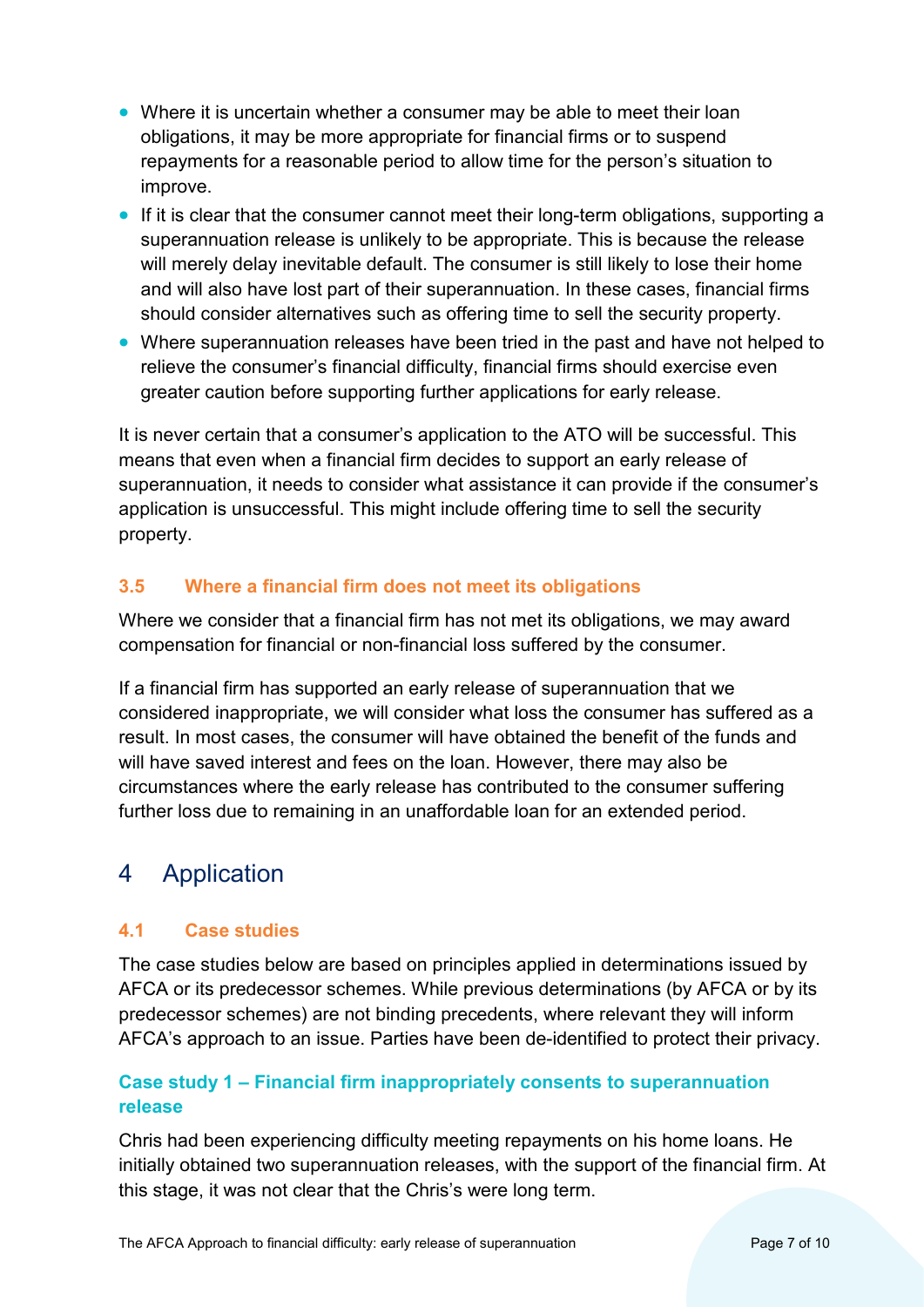The financial firm subsequently consented to a further superannuation release. The contact notes showed the financial firm had concluded Chris could not afford the loans. The financial firm declined to offer any repayment arrangements for this reason.

AFCA found that it was inappropriate for the financial firm to support the second release because:

- Superannuation release had been tried in the past and had not succeeded in improving the Chris's position.
- The financial firm did not perform proper hardship assessments and failed to consider whether superannuation releases would help the Chris overcome his financial difficulty.
- Even though the financial firm concluded that the Chris could not afford the loans, it agreed to support the superannuation releases. This was likely to lead to Chris losing his superannuation as well as his home.

AFCA decided that the financial firm should restore the Chris to the position he would have been in had the bank not breached its financial difficulty obligations and inappropriately consented to the release.

AFCA directed the financial firm to reverse the final three superannuation releases by transferring the money it received back to the Chris's superannuation account. AFCA also awarded compensation for non-financial loss.

## **Case study 2 – Financial firm declined to support release**

Kim had been experiencing hardship as a result of a workplace accident that left her with a spinal injury. She was also suffering from chronic pain and severe and prolonged depression.

Although she had received a compensation payout relating to the accident, that money had depleted over a two-year period and she was unable to meet her home loan repayments with the financial firm.

Kim requested that the financial firm support her request for an early release of superannuation, in the hope of saving her home. The financial firm declined the request because it appeared Kim's difficulties were long term. It said that supporting the release would only be delaying the inevitable sale of her home.

The financial firm instead offered to allow Kim four months to sell her home without taking further action, and a further period for any contract to settle. The financial firm noted that Kim had a reasonable amount of equity in her property, and if she were to sell, she would likely be able to afford to buy a smaller home.

In this case, we found that the financial firm had met its financial difficulty obligations and that its decision to decline to support the release was appropriate. This is because: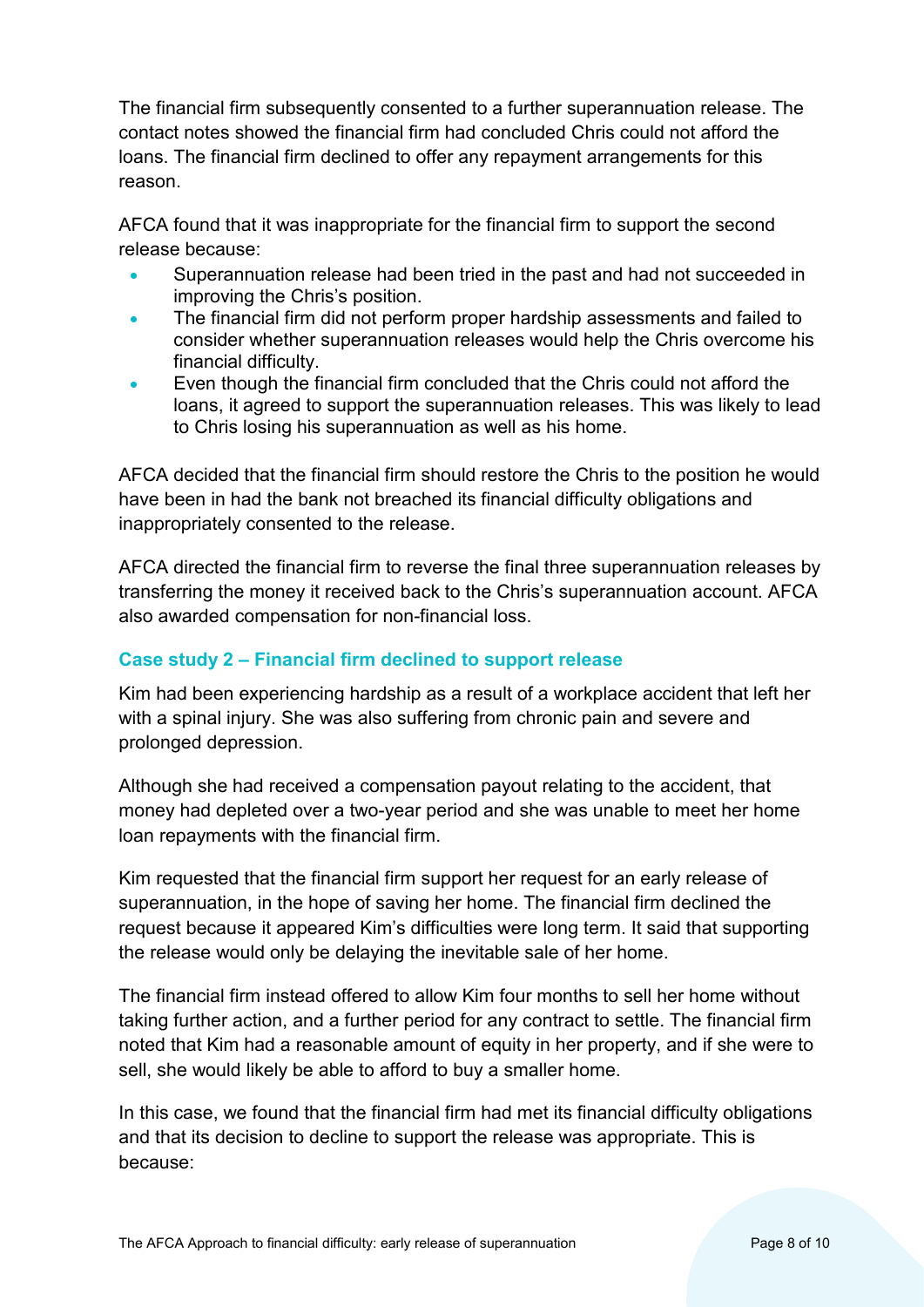- The financial firm took steps to understand Kim's financial position and how it may change.
- The information and material Kim provided to the financial firm showed that she could not afford the loan and her circumstances were unlikely to improve. If the release was approved, it would not prevent Kim from eventually losing her home, and she would also have lost part of her superannuation.
- There were no other reasonable options for assisting. For example, extending the term of the loan would not have reduced repayments to an amount that she could afford. In these circumstances, the financial firm's offer to allow Kim time to sell the property herself was an appropriate response to her request for assistance.

#### **Case study 3 – Financial firm should support the release**

Jan and Jamila asked the financial firm to support their request for an early release of their superannuation. The financial firm performed a hardship assessment and declined the request because the available information showed that the Jan and Jamila could not afford the loan. The financial firm had concerns that supporting the release would just delay inevitable default.

Jan and Jamila lodged a dispute with AFCA requesting that we direct the financial firm to consent to the release. The Jan and Jamila were a young and well qualified couple who, although unemployed, reasonably expected to return to work.

In this case, we directed the financial firm to consent to the release. This is because:

- Jan and Jamila would have many years to rebuild their superannuation.
- The amount required was a modest portion of their superannuation.
- Although they needed time to find work, they were very employable.
- They understood the risks.
- They reasonably believed that they would be able to resume their normal repayments in three months.
- Because there was uncertainty about their future financial position, the release would allow the Jan and Jamila breathing space and increase the likelihood that they would be able to meet their long-term obligations.
- The financial firm had previously provided extensive assistance, and we considered it appropriate for the financial firm to support a release to give the Jan and Jamila a final chance.

Although we formed a different view to what the financial firm had initially decided and directed the financial firm to support the release, we still considered that the financial firm had met its financial difficulty obligations. This is because the financial firm followed an appropriate hardship process, and made a reasonable decision based on the information it had available at the time.